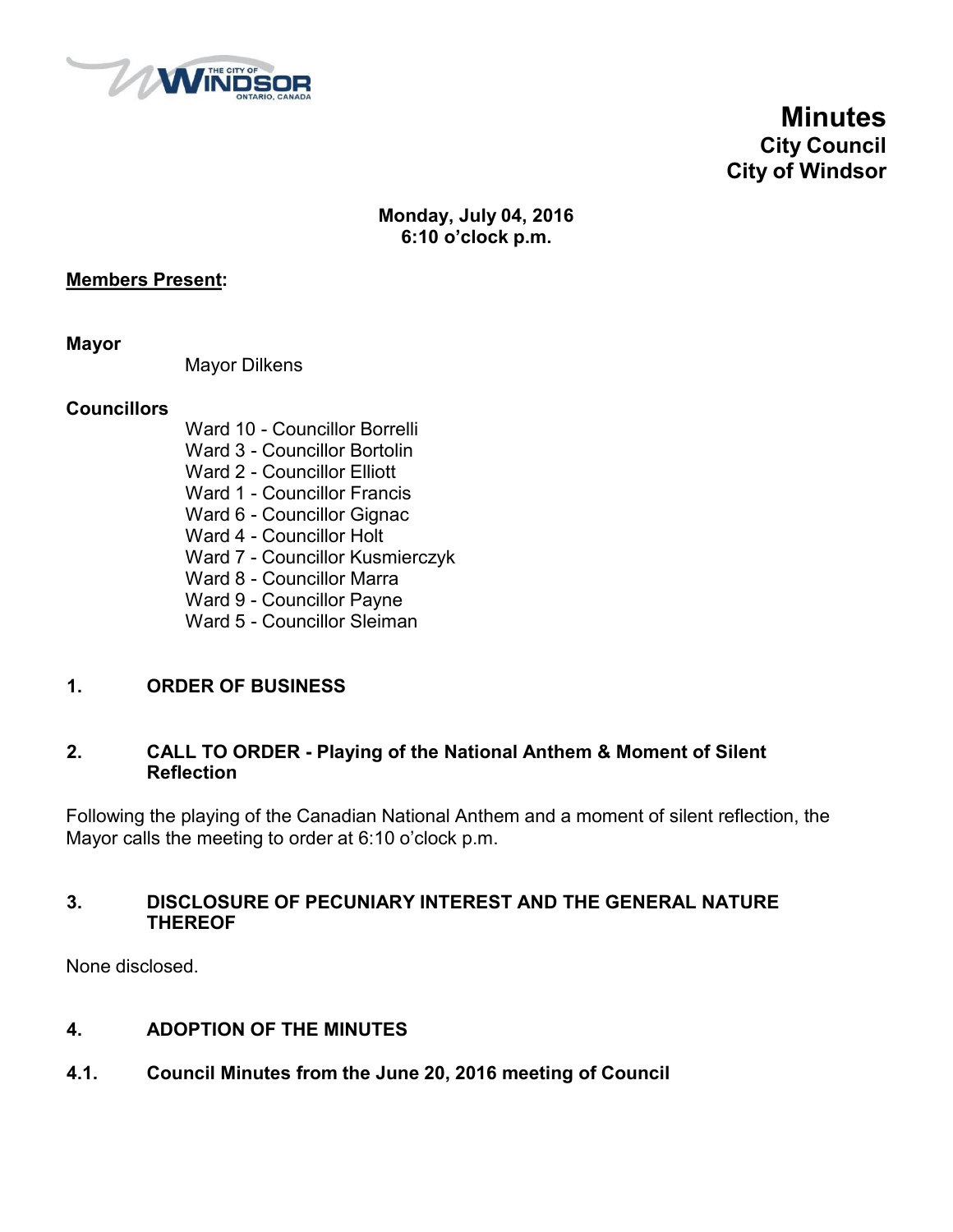# **Minutes City Council Monday, July 04, 2016 Page 2** of 15

Moved by: Councillor Elliott Seconded by: Councillor Francis

That the Minutes of the regular meeting of Council held June 20, 2016 **BE ADOPTED** as presented. Carried.

#### **5. NOTICE OF PROCLAMATIONS**

Srebrenica Remembrance Day - July 11, 2016 Bosnia and Herzegovina Tribute Week - Week of July 11, 2016

### **6. COMMITTEE OF THE WHOLE**

Moved by: Councillor Gignac Seconded by: Councillor Holt

That Council do now rise and move into Committee of the Whole with the Mayor presiding for the purpose of dealing with:

- (a) communication items;
- (b) consent agenda;
- (c) hearing requests for deferrals, referrals and/or withdrawals of any items of business;
- (d) hearing presentations and delegations;
- (e) consideration of business items;
- (f) consideration of Committee reports:
	- (i) **Report of Special In-Camera Meeting or other Committee as may be held prior to Council** (if scheduled);

(g) consideration of by-laws 98-2016 through 109-2016 (inclusive). **Carried** 

#### **7. COMMUNICATIONS INFORMATION PACKAGE**

#### **7.1. Correspondence July 4, 2016**

Moved by: Councillor Kusmierczyk Seconded by: Councillor Marra

Decision Number: CR430/2016

That the following Communication Items 7.1.2 to 7.1.4 and 7.1.6, as set forth in the Council Agenda **BE REFERRED** as noted, except Communication No. 7.2 which is dealt with at the requests for deferrals, referrals and/or withdrawals stage; and Communication No. 7.1.1 , and 7.1.5 which are dealt with as follows: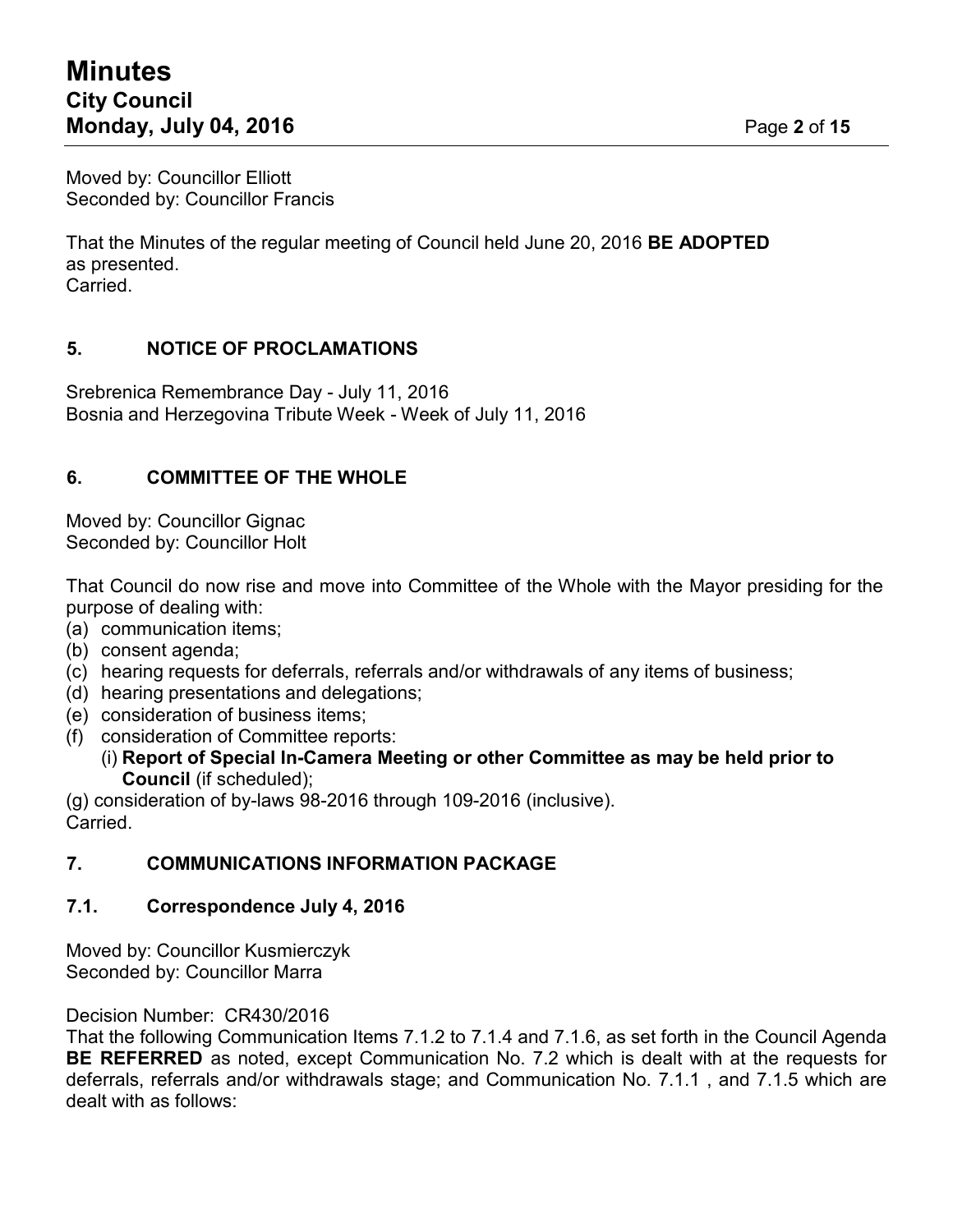#### **Communication No. 7.1.1**

Moved by: Councillor Bortolin Seconded by: Councillor Gignac

#### Decision Number: CR431/2016

That the correspondence dated June 28, 2016 from the Downtown Windsor Business Improvement Association (DWBIA) requesting a 2-year Pilot Project to licence buskers and street performers in the city centre **BE RECEIVED**; and further,

That administration **BE DIRECTED** to review this submission by the DWBIA and to **PREPARE** a report for Council's consideration on the viability of such a program and offer a framework to allow such a program to be created in the City of Windsor. **Carried** 

MI2016 7.1.1

#### **Communication No. 7.1.5**

Moved by: Councillor Gignac Seconded by: Councillor Marra

Decision Number: CR432/2016

That the correspondence from IESO dated May 26, 2016 providing a copy of the Independent Electricity System Operator's 2015 Annual Report "Powering a Connected World" **BE RECEIVED** for information; and,

That the City Clerk **BE DIRECTED** to arrange for IESO representatives to make an informative presentation at a future meeting of City Council and answer any questions about Ontario's power system.

Carried.

MU2016 7.1.5

| No.   | <b>Sender</b>                       | <b>Subject</b>                                                                                    |
|-------|-------------------------------------|---------------------------------------------------------------------------------------------------|
| 7.1.1 | Downtown Windsor<br><b>Business</b> | Request for a 2-Year Pilot Project to licence buskers and street<br>performers in the city centre |
|       | Improvement                         | COUNCIL DIRECTION REQUESTED, otherwise                                                            |
|       | Association                         | <b>Licence Commissioner</b>                                                                       |
|       |                                     | <b>City Engineer</b>                                                                              |
|       |                                     | <b>Executive Director of Recreation &amp; Culture</b>                                             |
|       |                                     | Note & File                                                                                       |
|       |                                     | MI2016                                                                                            |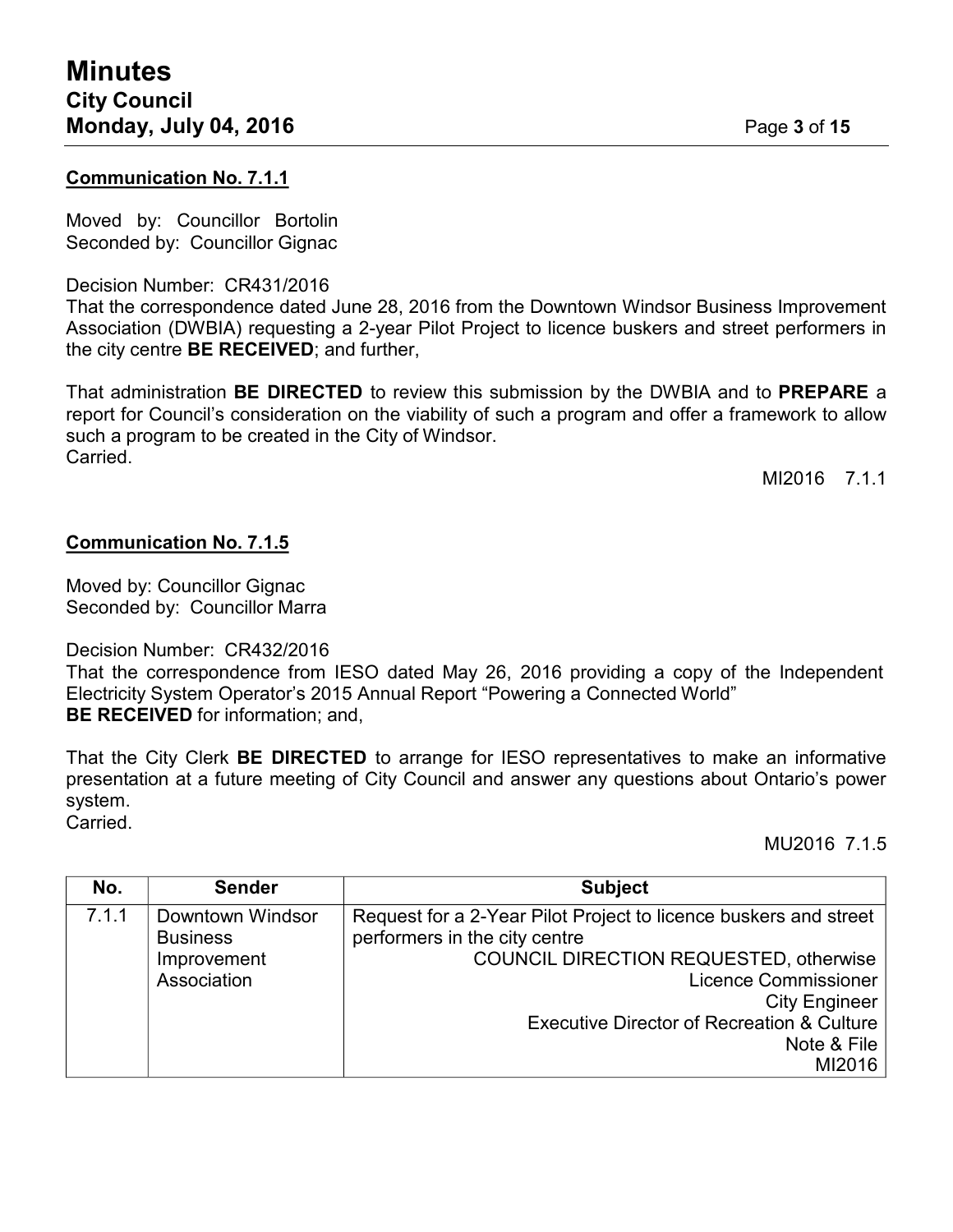# **Minutes City Council Monday, July 04, 2016 Page 4** of 15

| No.                     | <b>Sender</b>                          | <b>Subject</b>                                                                                                                |
|-------------------------|----------------------------------------|-------------------------------------------------------------------------------------------------------------------------------|
| 7.1.2                   | Association of                         | <b>Review of Canada Post</b>                                                                                                  |
|                         | <b>Municipalities Ontario</b><br>(AMO) | <b>City Engineer</b><br>Note & File                                                                                           |
|                         |                                        | GF2016                                                                                                                        |
|                         |                                        |                                                                                                                               |
| 7.1.3<br>Association of |                                        | Waste Diversion Ontario Announces 2016 Steward Obligation                                                                     |
|                         | <b>Municipalities Ontario</b>          | Decision for Blue Box Program Funding                                                                                         |
|                         | (AMO)                                  | <b>City Engineer</b>                                                                                                          |
|                         |                                        | <b>Chief Financial Officer &amp; City Treasurer</b>                                                                           |
|                         |                                        | Note & File                                                                                                                   |
|                         |                                        | EI2016                                                                                                                        |
| 7.1.4                   | Manager of Urban                       | Site Plan Approval Application, 1075 Ypres to allow for addition                                                              |
|                         | Design                                 | & renovations to existing building along with addition of a new<br>parking lot and demolition of existing building and former |
|                         |                                        | concrete pad/ice rink                                                                                                         |
|                         |                                        | Note & File                                                                                                                   |
|                         |                                        | ZS/12591                                                                                                                      |
| 7.1.5                   | Independent                            | 2015 Annual Report "Powering a Connected World"                                                                               |
|                         | <b>Electricity System</b>              | <b>COUNCIL DIRECTION REQUESTED, otherwise</b>                                                                                 |
|                         | Operator (IESO)                        | Note & File                                                                                                                   |
|                         |                                        | MU2016                                                                                                                        |
| 7.1.6                   | Secretary/Treasurer                    | Committee of Adjustment agenda for July 14, 2016 meeting                                                                      |
|                         | Committee of                           | Note & file                                                                                                                   |
|                         | Adjustment                             | ZC2016                                                                                                                        |

Carried.

#### **8. CONSENT AGENDA**

#### **8.1. CDM-003/15 [CDM/4490] – Amendment to Draft Approved Plan of Condominium - 8475 Wyandotte Street East Ward 6**

Moved by: Councillor Payne Seconded by: Councillor Sleiman

#### Decision Number: CR433/2016

**THAT** the request of Valente Development Corporation for an amendment to the Draft Approved Plan of Condominium, File No. CDM-003/15, previously approved by Council, located on south side of Wyandotte Street East, west of Isack Drive, legally described as Lots 69 to 72, 75 to 80, Part Lane, Plan 1627, being Parts 2, 3 & 4, Plan 12R-21179, Part Lot 130, Con. 1, being Parts 1 & 2, Plan 12R-26115, together with ROW over Part 1, 12R-21179 and known municipally as 8475 Wyandotte Street East, **BE APPROVED** in accordance with the revised plan dated April 22, 2016, as illustrated in APPENDIX "D" of this report. Carried.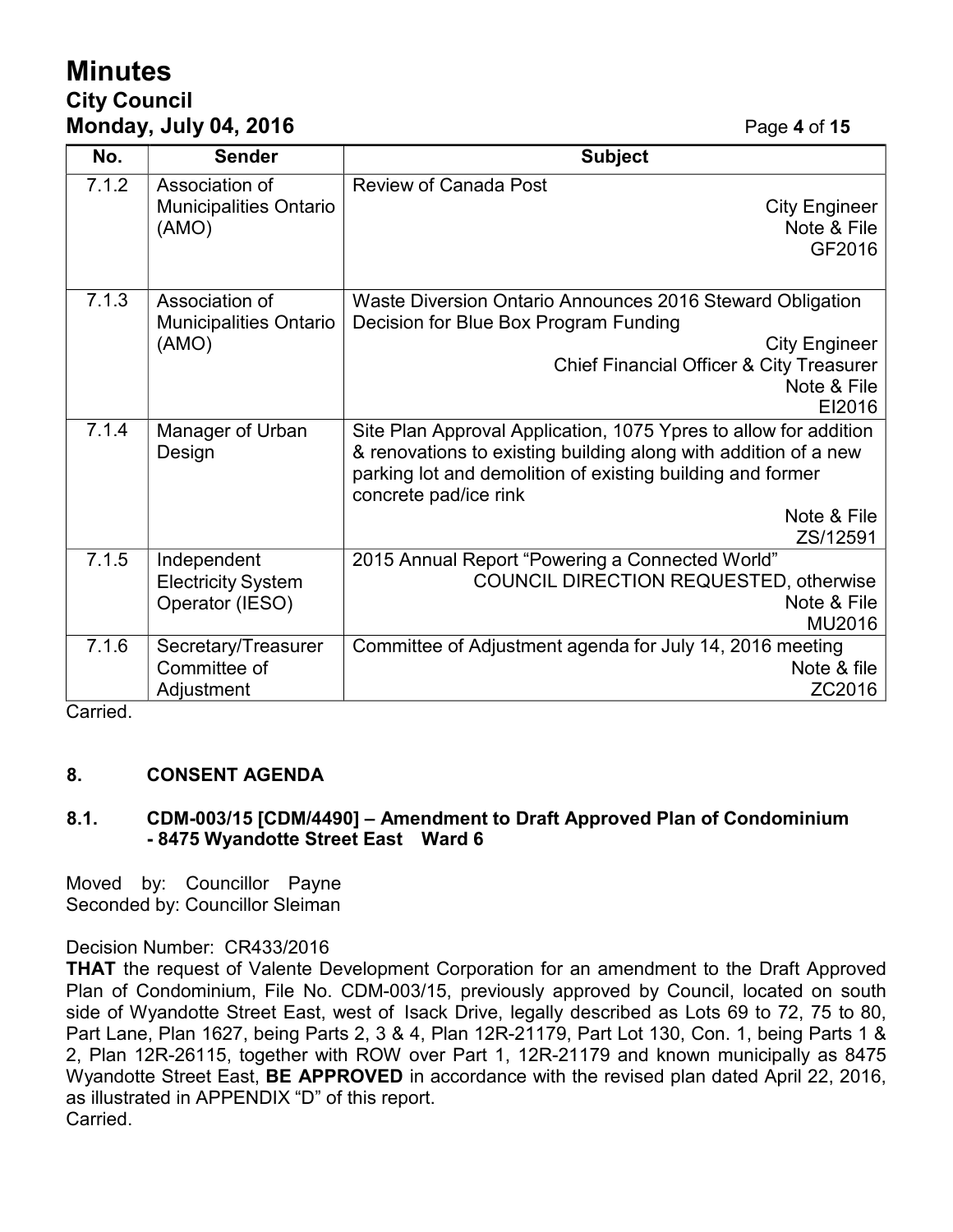# Report Number: C 120/2016 Clerk's File: ZP/12303

#### **8.2. Zoning By-law Amendment Application by Mid South Land Development Corp. for the lands known as 55 Edinborough Steet; File No. Z-006/16, ZNG/4647; Ward 10**

Moved by: Councillor Payne Seconded by: Councillor Sleiman

#### Decision Number: CR434/2016 PHED 383

- I. That an amendment to the Zoning By-law 8600 **BE APPROVED** to change the zoning of the land located on the south side of Edinborough Street, west of Howard Avenue, described as Plan 707, Pt Block A, closed Victoria Street, by adding a site specific holding zoning provision allowing *"a Medical Office" and "a Pharmacy as an accessory use to the Medical Office"* to be listed as additional permitted uses in an existing building on the subject land; and
- II. That the holding ('H') symbol **BE REMOVED** when the applicant/owner submits an application to remove the 'H' symbol and when the following conditions have been satisfied:
	- 1. The property owner has signed the required Site Plan Agreement with The Corporation of the City of Windsor for the proposed redevelopment on the subject land, and the Agreement is registered; and
	- 2. A Transportation Impact Study, acceptable to the City Engineer, be submitted by the property owner; and any mitigation measures required/recommended by the Study be implemented at the owner's expense, to the satisfaction of the City Engineer and City Planner prior to finalizing the Site Plan Approval.

Carried.

Report Number: S 91/2016 Clerk's File: ZB/12479

#### **8.3. Bell-Coulter House, 793 Devonshire Road- Request for Heritage Designation (Ward 4)**

Moved by: Councillor Payne Seconded by: Councillor Sleiman

Decision Number: CR435/2016 PHED 384

That the City Clerk **BE AUTHORIZED** to publish a Notice of Intention to Designate the Bell-Coulter House, at 793 Devonshire Road, in accordance with Part IV of the *Ontario Heritage Act* for the reasons attached in Appendix 'A'. Carried.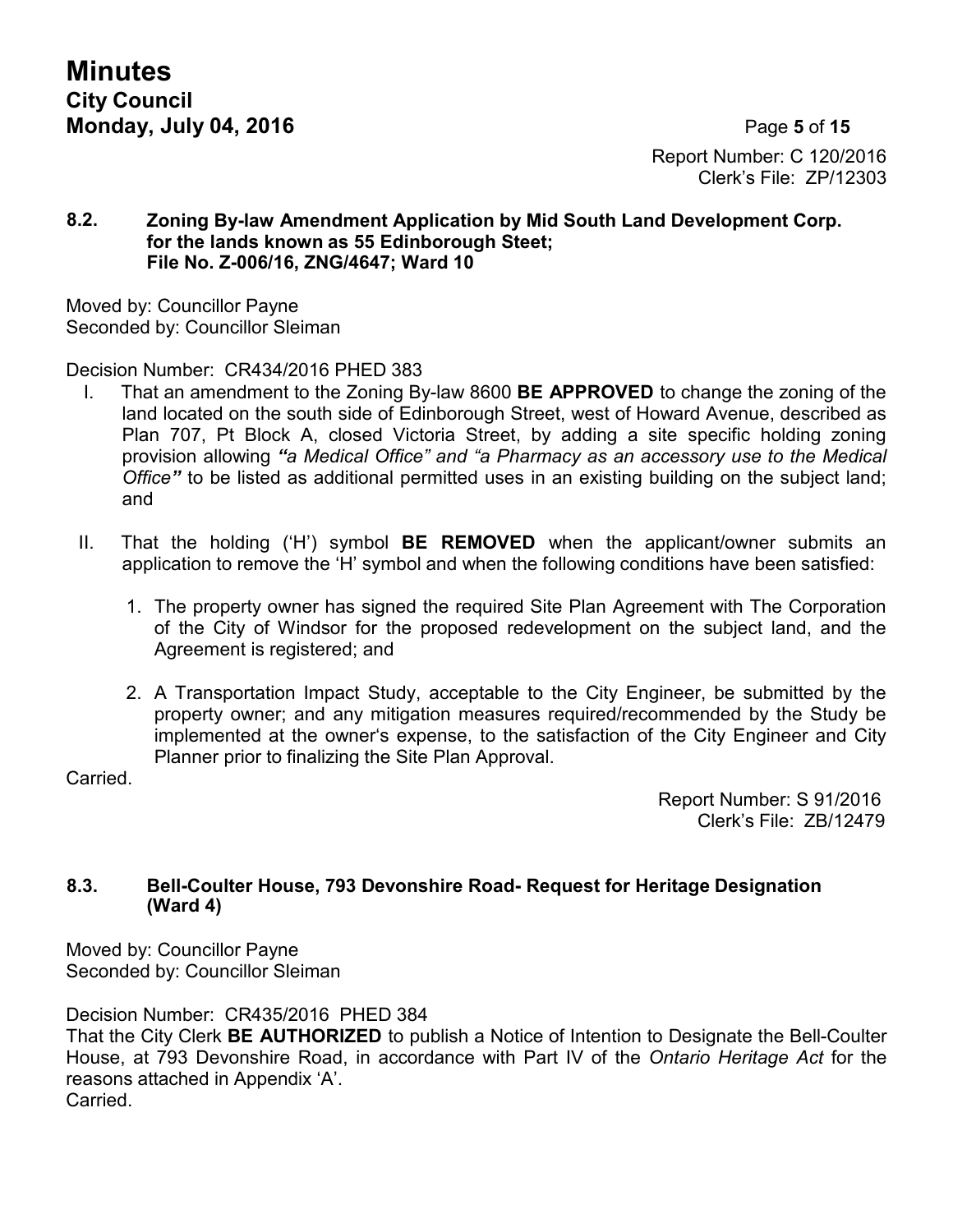# **Minutes City Council Monday, July 04, 2016 Page 6** of 15

Appendices Part IV

Report Number: S 77/2016 Clerk's File: MBA/12592 8.3

#### **8.4. The Ambery-Isaacs House - "Foxley", 811 Devonshire Road- Request for Heritage Designation (Ward 4)**

Moved by: Councillor Payne Seconded by: Councillor Sleiman

Decision Number: CR436/2016 PHED 385 PHED 386

THAT the City Clerk **BE AUTHORIZED** to publish a Notice of Intention to Designate the Ambery-Isaacs House - "Foxley", at 811 Devonshire Road, in accordance with Part IV of the *Ontario Heritage Act* for the reasons attached in Appendix 'A', excluding points 3 and 4 from the section entitled Other Special Landscape Features as follows:

- $\circ$  Low hedge surrounding front porch platform of house
- o Majestic deciduous trees framing the building; and

THAT Administration **BE REQUESTED** to report back to the Planning, Heritage and Economic Standing Committee regarding the implementation of a comprehensive Heritage Tree By-Law. **Carried** 

> Report Number: S 97/2016 Clerk's File: MBA/12593 8.4

Appendices Reasons

#### **8.6. Application for Official Plan amendment and rezoning- 800 Block on the west/east side of St. Luke Road and 800 Block on the west side of Albert Road-Corporation of the City of Windsor- OPA #107 and Z-005/16; Ward 5**

Moved by: Councillor Payne Seconded by: Councillor Sleiman

#### Decision Number: CR437/2016 PHED 375

- **I.** That OPA#107 **BE ADOPTED** to amend City of Windsor Official Plan, Volume 1, Schedule D: 'Land Use' by re-designating the subject lands as follows: the west side of the 800 Block of St. Luke Road from 'Business Park' to 'Residential'; the east side of the 800 Block of St. Luke from 'Industrial' to 'Residential' and, the west side of the 800 Block of Albert Road from 'Industrial' to 'Residential' (see attached *APPENDIX A*).
- II. That Zoning By-law 8600 be amended for the subject lands as follows: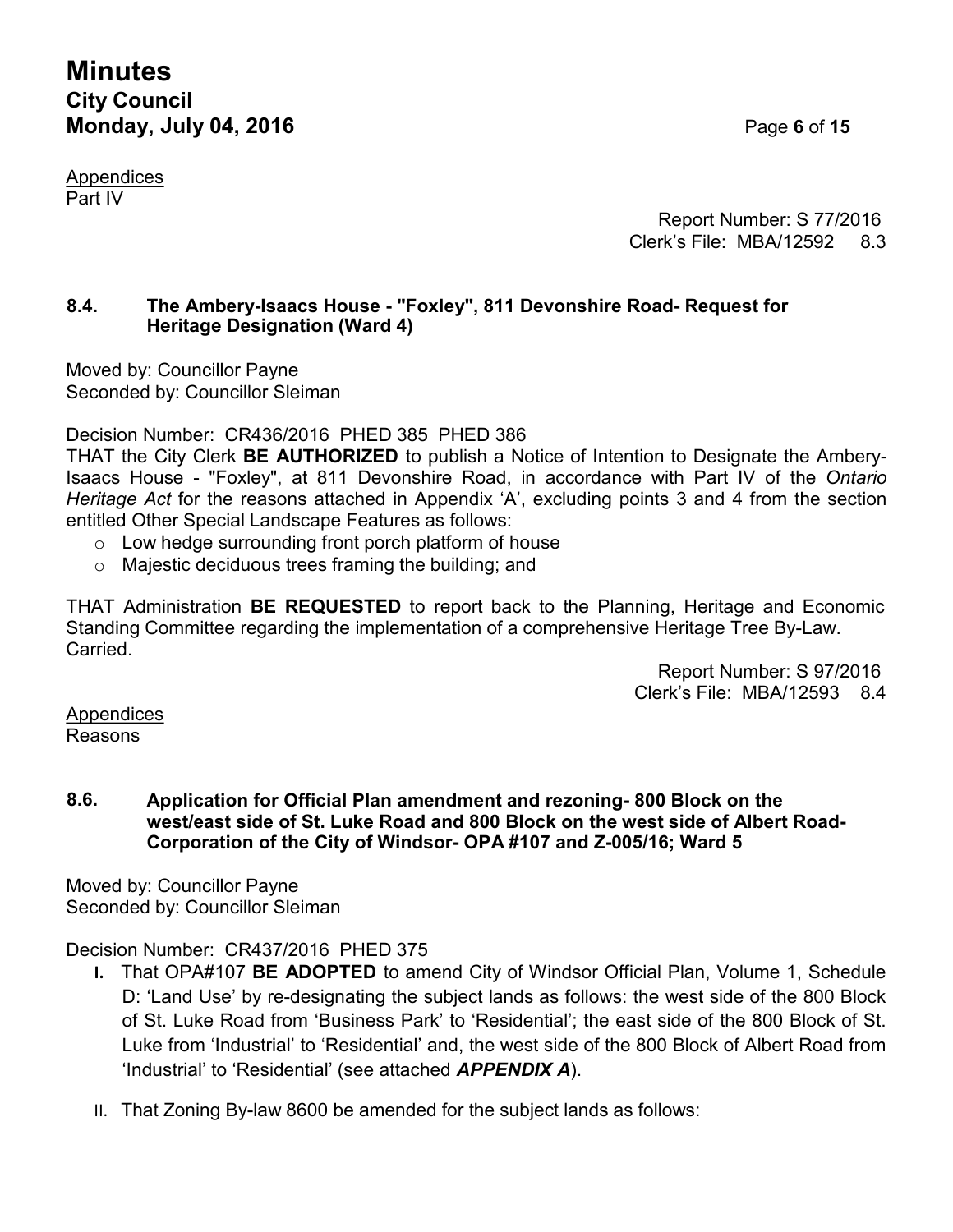# **Minutes City Council Monday, July 04, 2016 Page 7** of 15

a. **THAT** an amendment to Zoning By-law 8600 **BE APPROVED** changing the zoning of Lots 18-22 and Part Lot 23, Registered Plan 543, municipally known as 0, 815, 817, 831, 845 & 857 St. Luke Road, situated west of St. Luke Road, east of the North-South Alley between St. Luke Road and Montreuil Avenue, North of Edna Street and South of Wyandotte Street East from Holding Manufacturing District 1.4 (HMD1.4) to Residential District 2.5 (RD2.5)

**THAT** an amendment to Zoning By-law 8600 **BE APPROVED** changing the zoning of Lots 11-17, Registered Plan 508 and Lots 9-14, Registered Plan 507, municipally known as 810, 818, 830, 842, 852, 866, 868 and 880 St Luke Road and 807, 821, 833, 845, 861, 863 & 875 Albert Road, situated west side of Albert Road and east side of St. Luke Road, north of Edna Street and south of Wyandotte Street East from Manufacturing District 1.1 (MD1.1) to Residential District 2.5 (RD2.5). Carried.

> Report Number: S 49/2016 Clerk's File: ZB/12454 ZO/12455 8.6

Appendices Appendix A

## **9. REQUEST FOR DEFERRALS, REFERRALS AND/OR WITHDRAWALS**

#### **7.2. Clothing Donation Bin By-law City Wide**

Moved by: Councillor Elliott Seconded by: Councillor Bortolin

Decision Number: CR438/2016

That the report of the Deputy City Solicitor dated June 16, 2016 entitled "Clothing Donation Bin By-law" **BE REFERRED** to a future meeting of Council as a regular agenda item, and to allow for delegations on the matter.

Carried.

Report Number: CM 26/2016 Clerk's File: GM2016 7.2

#### **8.5. International Playing Card Co., 1123 Mercer Street, Request for Demolition of Heritage Register-Listed Property**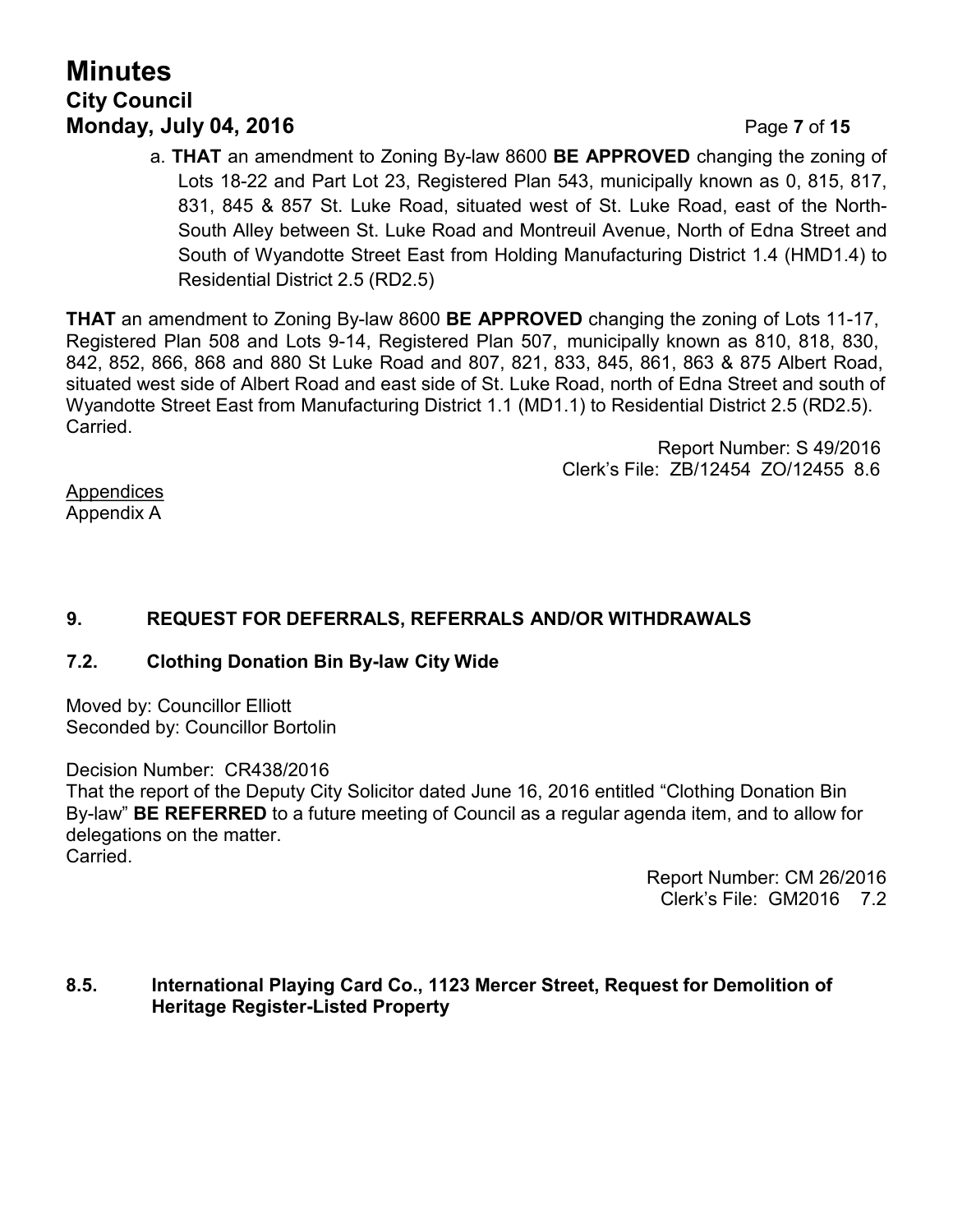Moved by: Councillor Francis Seconded by: Councillor Holt

#### Decision Number: CR439/2016 PHED 387

That the Report of the Planning, Heritage and Economic Development Standing Committee of its meeting held June 13, 2016 regarding "International Playing Card Co., 1123 Mercer Street – Request for Demolition of Heritage Register-Listed Property" **BE DEFERRED** as requested by Joe Montaleone, representing the property owner, to a regular meeting of Council in September 2016 or to an earlier date if mutually agreed upon, and that it **BE NOTED** that they waive the requirement for Council decision on heritage demolition within the current 60 day time period as provided by the *Ontario Heritage Act*, and that during this extension of time, they will endeavour to work with the prospective buyer to perform due diligence and consider options for the property. Carried.

> Report Number: S 107/2016 Clerk's File: MBA2016 8.5

#### **10. PRESENTATIONS AND DELEGATIONS (5 Minute maximum per delegate)**

#### **10.1. REDISCOVER OUR PARKS**

#### **Phil Roberts, Executive Director Parks; Mike Clement, Manager of Design and Development; Stefan Fediuk, Landscape Architect – Parks; and Jan Wilson, Executive Director of Recreation and Culture**

Phil Roberts, Executive Director Parks; Mike Clement, Manager of Design and Development; Stefan Fediuk, Landscape Architect – Parks; and Jan Wilson, Executive Director of Recreation and Culture, appear before Council to provide an overview of "Rediscover our Parks: Parks and Outdoor Recreation 2015 – 2035 Master Plan", including guiding principles; current progress; vision; legacy of the parks system; biodiversity gateway; unlimited growth potential; the

115 recommendations in the parks and outdoor recreation master plan; accessibility and inclusivity; communication and partnerships; health and wellness; sustainability; park diversity; parks classification; connectivity; safety; efficiency; and parkland supply.

#### **Bill Kell, Chairperson, Riverside Centre for Sport and Education and John Topolie, President Riverside Baseball**

Bill Kell, Chairperson, Riverside Centre for Sport and Education and John Topolie, President Riverside Baseball, appear before Council to speak in support of and to endorse the document entitled "Rediscover our Parks: the City's 2015-2035 Parks and Outdoor Recreation Master Plan", suggesting that the plan also meets some of the plans they have in place as an organization that's been in existence for over 60 years; and conclude by requesting that a focus be placed on the Riverside Baseball Park, which is currently designated as a neighbourhood park and should perhaps be converted into a community park, which would allow them to invest in some of the ideas put forward in the Master Plan.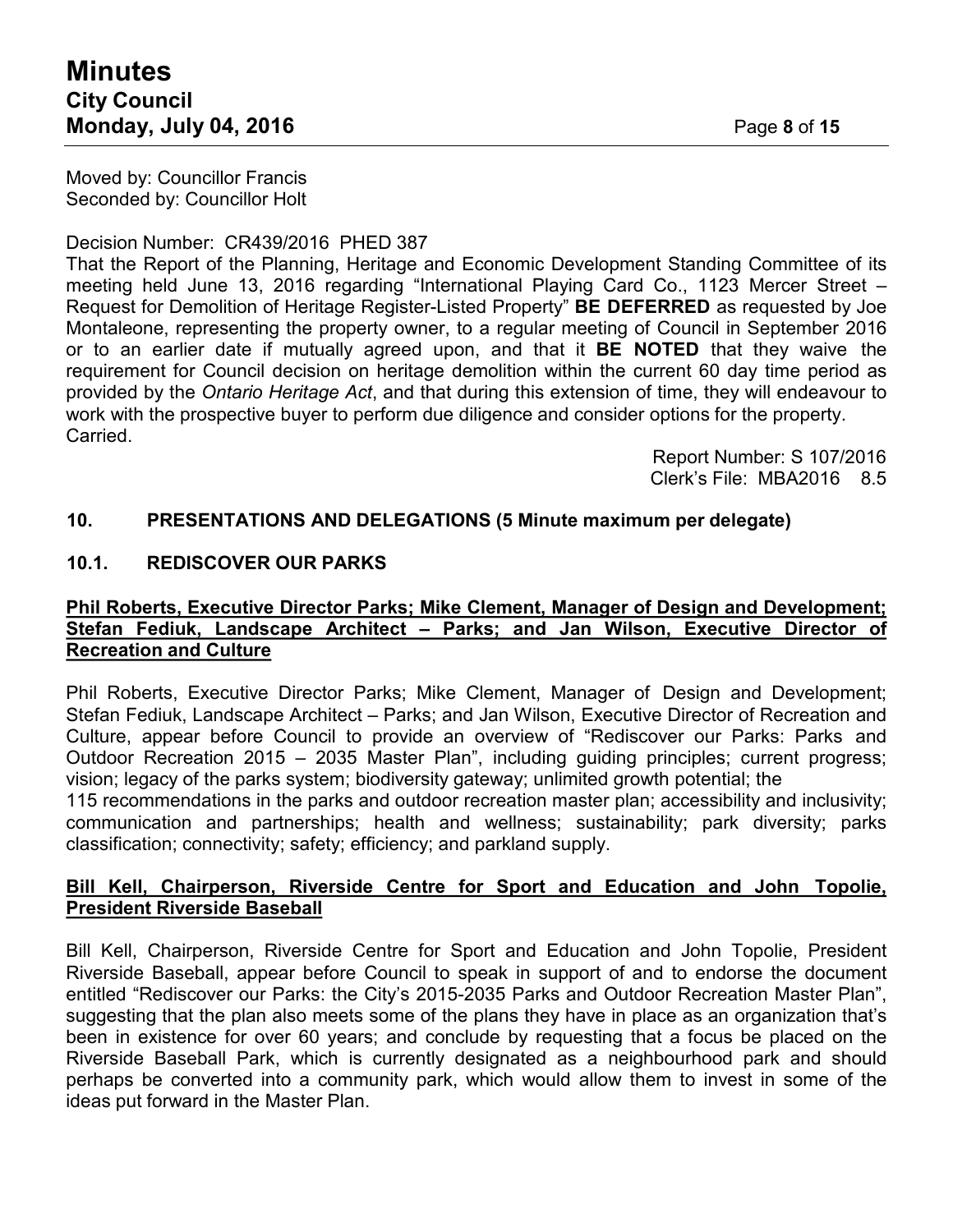Mayor Dilkens leaves the meeting at 7:05 o'clock p.m., and Councillor Gignac assumes the Chair.

Mayor Dilkens returns to the meeting at 7:10 o'clock p.m., and Councillor Gignac returns to her seat at the Council table.

Moved by: Councillor Francis Seconded by: Councillor Sleiman

Decision Number: CR440/2016 ETPS 392 That the document entitled "Rediscover our Parks: the City's 2015-2035 Parks and Outdoor Recreation Master Plan" **BE APPROVED**. Carried. Councillor Borrelli was absent from the meeting when the vote was taken on this matter.

#### **11. REGULAR BUSINESS ITEMS (Non-Consent Items)**

Nil.

#### **12. CONSIDERATION OF COMMITEE REPORTS**

Moved by: Councillor Elliott Seconded by: Councillor Francis

Decision Number: CR441/2016

That the **Report of the Special In-Camera** meeting held July 4, 2016 **BE ADOPTED** as presented. Carried.

Councillor Borrelli was absent from the meeting when the vote was taken on this matter.

Clerk's File: ACO2016

#### **13. BY-LAWS (First and Second Reading)**

Moved by: Councillor Gignac Seconded by: Councillor Holt

That the following By-laws No. 98-2016 through 109-2016 (inclusive) be introduced and read a first and second time:

**98-2016** A BY-LAW TO AMEND BY-LAW NUMBER 15-2010 BEING A BY-LAW TO APPOINT CHIEF BUILDING OFFICIAL, DEPUTY CHIEF BUILDING OFFICIALS AND INSPECTORS TO ENFORCE THE BUILDING CODE ACT AND REGULATIONS IN WINDSOR, authorized by CAO3529, approved June 8, 2016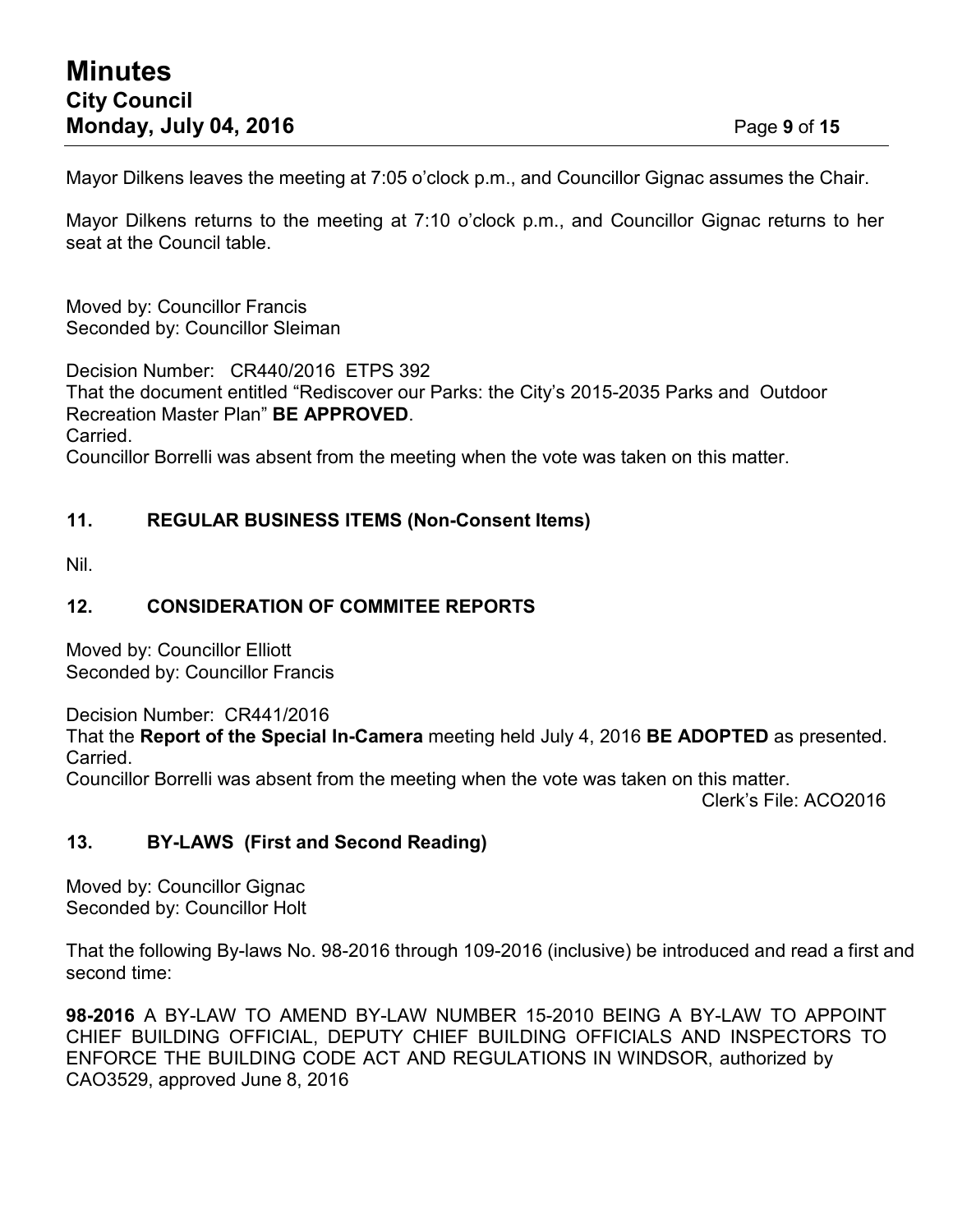**99-2016** A BY-LAW TO FURTHER AMEND BY-LAW NUMBER 8600 CITED AS THE "CITY OF WINDSOR ZONING BY-LAW", (See Item 8.1)

**100-2016** A BY-LAW TO PROVIDE THAT PART-LOT CONTROL SHALL NOT APPLY TO CERTAIN LAND THAT IS WITHIN REGISTERED PLAN 12M-533, IN THE CITY OF WINDSOR, authorized by By-Law 139-2013, adopted August 26, 2013

**101-2016** A BY-LAW TO AMEND BY-LAW NUMBER 208-2008, BEING A BY-LAW TO DELEGATE TO ADMINISTRATION THE AUTHORITY TO PROCESS, MAKE DECISIONS ON, AND TO EXECUTE AGREEMENTS FOR CERTAIN MATTERS, authorized by CR313/2016, adopted May 16, 2016

**102-2016** A BY-LAW TO FURTHER AMEND BY-LAW NUMBER 8600 CITED AS THE "CITY OF WINDSOR ZONING BY-LAW", authorized by M124-2015, adopted April 7, 2015

**103-2016** A BY-LAW TO APPROVE AMENDMENT NO. 107 TO THE OFFICIAL PLAN OF THE CITY OF WINDSOR (See Item 8.6)

**104-2016** A BY-LAW TO FURTHER AMEND BY-LAW NUMBER 8600 CITED AS THE "CITY OF WINDSOR ZONING BY-LAW" (See Item 8.6)

**105-2016** A BY-LAW TO FURTHER AMEND BY-LAW 9023 BEING A BY-LAW TO REGULATE VEHICULAR PARKING WITHIN THE LIMITS OF THE CITY OF WINDSOR ON MUNICIPAL STREETS, MUNICIPAL PARKING LOTS AND PRIVATE PROPERTIES, authorized by CAO3550, approved June 6, 2016

**106-2016** A BY-LAW TO AUTHORIZE THE CORPORATION OF THE CITY OF WINDSOR TO ENTER INTO EXTENSION AGREEMENTS AND FOR THE CHIEF ADMINISTRATIVE OFFICER AND CLERK TO EXECUTE SUCH AGREEMENTS, authorized by M41-2012, adopted January 23, 2012

**107-2016** A BY-LAW TO ASSUME FOR PUBLIC USE AS A PUBLIC HIGHWAY PART THE 4.27 METRE (14 FOOT) WIDE NORTH/SOUTH ALLEY, LOCATED BETWEEN ALBERT ROAD AND ST. LUKE ROAD, SOUTH OF ALICE STREET AND NORTH OF MILLOY STREET, CITY OF WINDSOR, authorized by CR302/2016, adopted May 2, 2016

**108-2016** A BY-LAW TO CLOSE, STOP UP AND CONVEY PART OF THE 4.27 METRE (14 FOOT) WIDE NORTH/SOUTH ALLEY, LOCATED BETWEEN ALBERT ROAD AND ST. LUKE ROAD, SOUTH OF ALICE STREET AND NORTH OF MILLOY STREET, CITY OF WINDSOR, authorized by CR302/2016, adopted May 2, 2016

**109-2016** A BY-LAW TO CONFIRM PROCEEDINGS OF THE COUNCIL OF THE CORPORATION OF THE CITY OF WINDSOR AT ITS MEETING HELD ON THE 4TH DAY OF JULY, 2016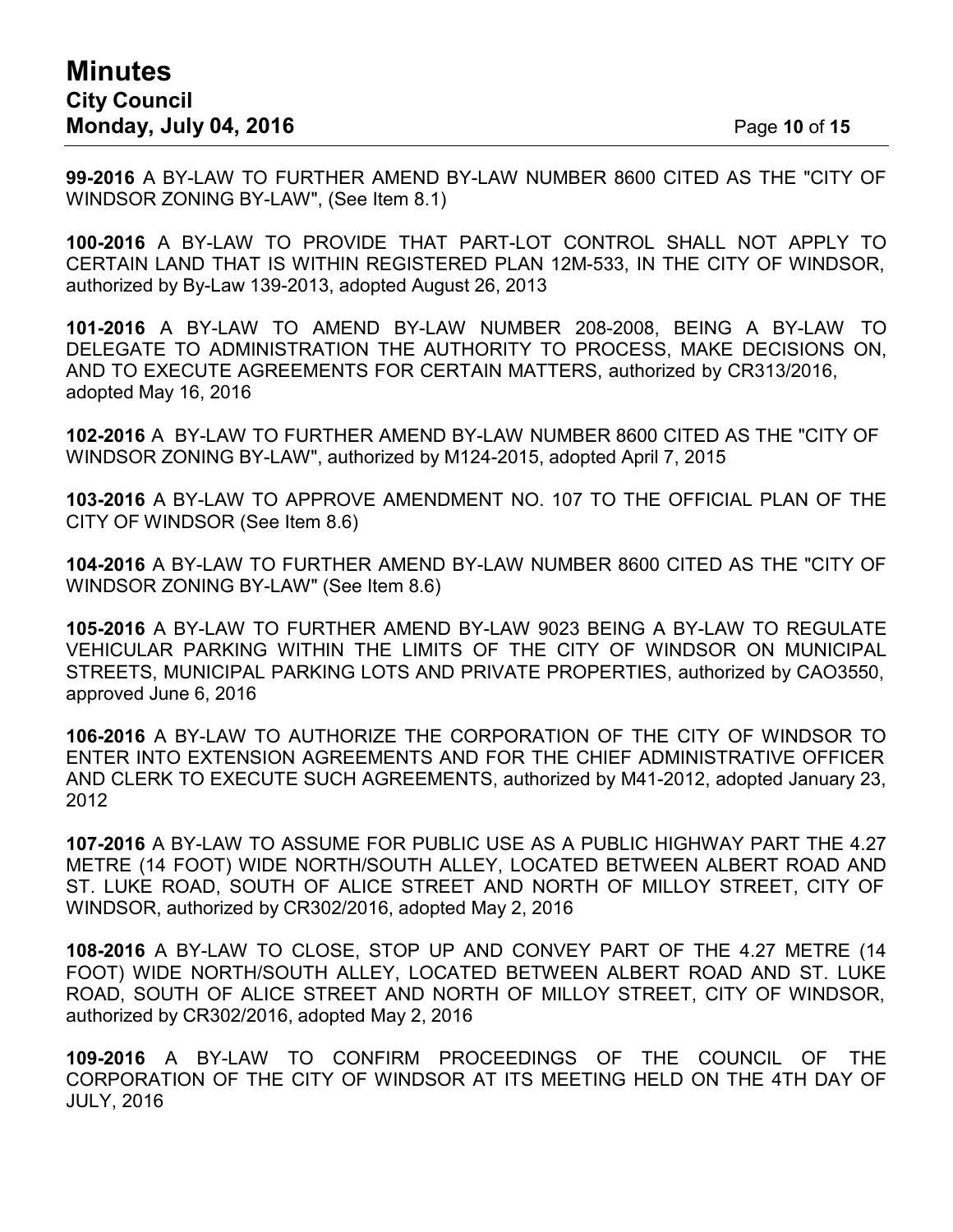Carried.

Councillor Borrelli was absent from the meeting when the vote was taken on this matter.

### **14. MOVE BACK INTO FORMAL SESSION**

Moved by: Councillor Kusmierczyk Seconded by: Councillor Marra

That the Committee of the Whole does now rise and report to Council respecting the business items considered by the Committee:

- **1 Communication Items (as amended)**
- **2 Consent Agenda (as amended)**
- **3 Items Deferred (as amended)**
- **Items Referred**
- **4 Consideration of the Balance of Business Items**
- **5 Committee Reports (as presented)**
- **6 By-laws given first and second readings (as presented).**

Carried.

Councillor Borrelli was absent from the meeting when the vote was taken on this matter.

### **15. NOTICES OF MOTION**

None presented.

### **16. THIRD AND FINAL READING OF THE BY-LAWS**

Moved by: Councillor Payne Seconded by: Councillor Sleiman

That the following By-laws No. 98-2016 through 109-2016 (inclusive), having been read a first and second time be now read a third time and finally passed and that the Mayor and Clerk **BE AUTHORIZED** to sign and seal the same notwithstanding any contrary provision of the Council. Carried.

### **17. PETITIONS**

None presented.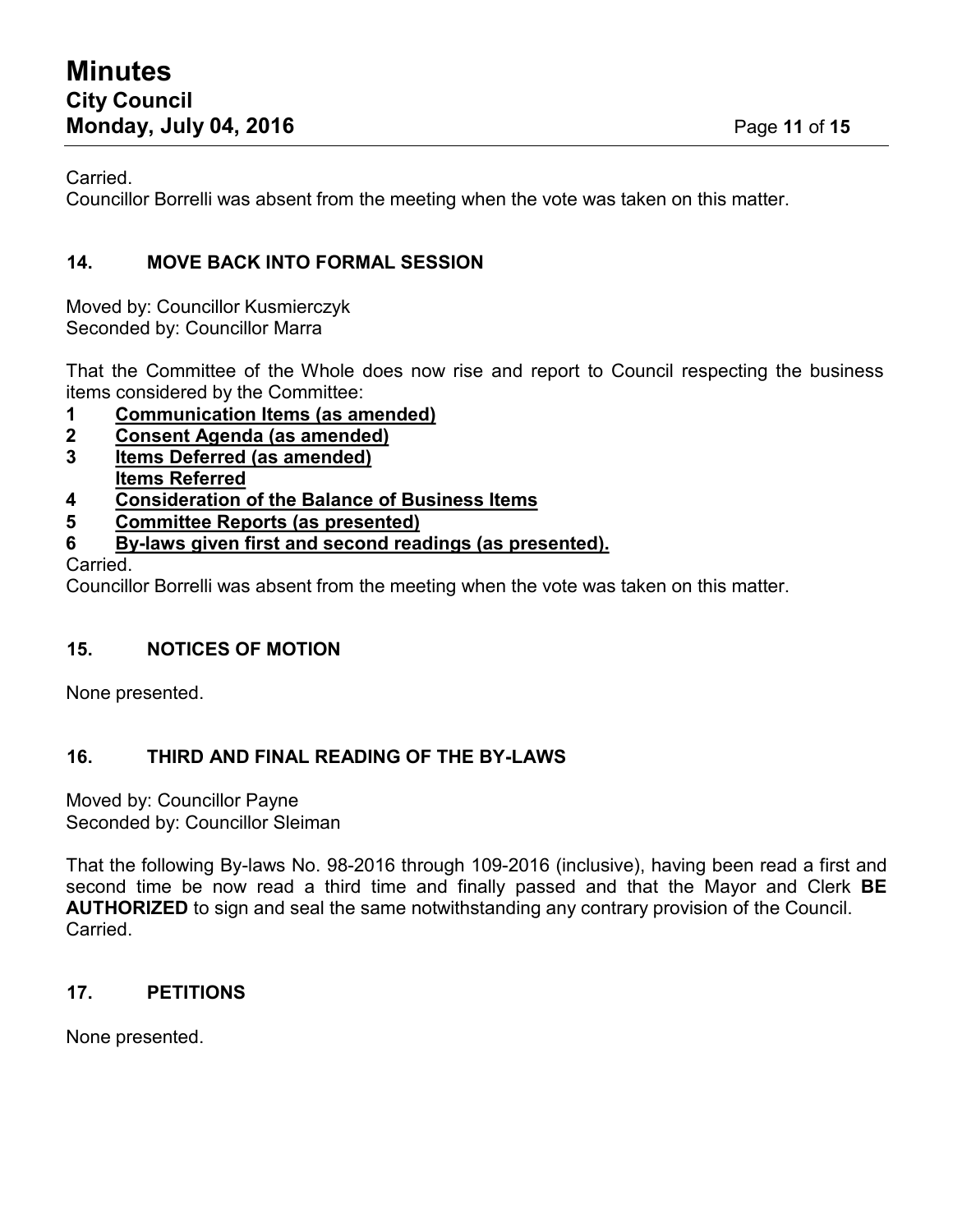#### **18. QUESTION PERIOD**

#### **18.1. CQ30-2016 Vacant Commercial Space**

Moved by: Councillor Holt Seconded by: Councillor Bortolin

Decision Number: CR443/2016 Assigned to the City Planner

That the following Council Question by Councillor Holt **BE APPROVED**, and that Administration **BE DIRECTED** to proceed with the necessary actions to respond to the Council Question in the form of a written report, consistent with Council's instructions, and in accordance with Section 17.1 of the Procedure By-law 98-2011:

CQ30-2016

Asks that Administration report to the Planning, Heritage & Economic Development Standing Committee on options for Council to consider offering targeted financial incentive programs and/or use of rebates to realize increased occupancy of vacant commercial space. Carried.

Councillors Francis and Gignac voting nay.

Councillor Marra was absent from the meeting when the vote was taken on this matter.

AF2016

#### **21. ADJOURNMENT**

Moved by: Councillor Gignac Seconded by: Councillor Holt

That this Council meeting stand adjourned until the next regular meeting of Council or at the call of the Mayor.

Carried.

Councillor Marra was absent from the meeting when the vote was taken on this matter.

Accordingly, the meeting is adjourned at 7:58 o'clock p.m.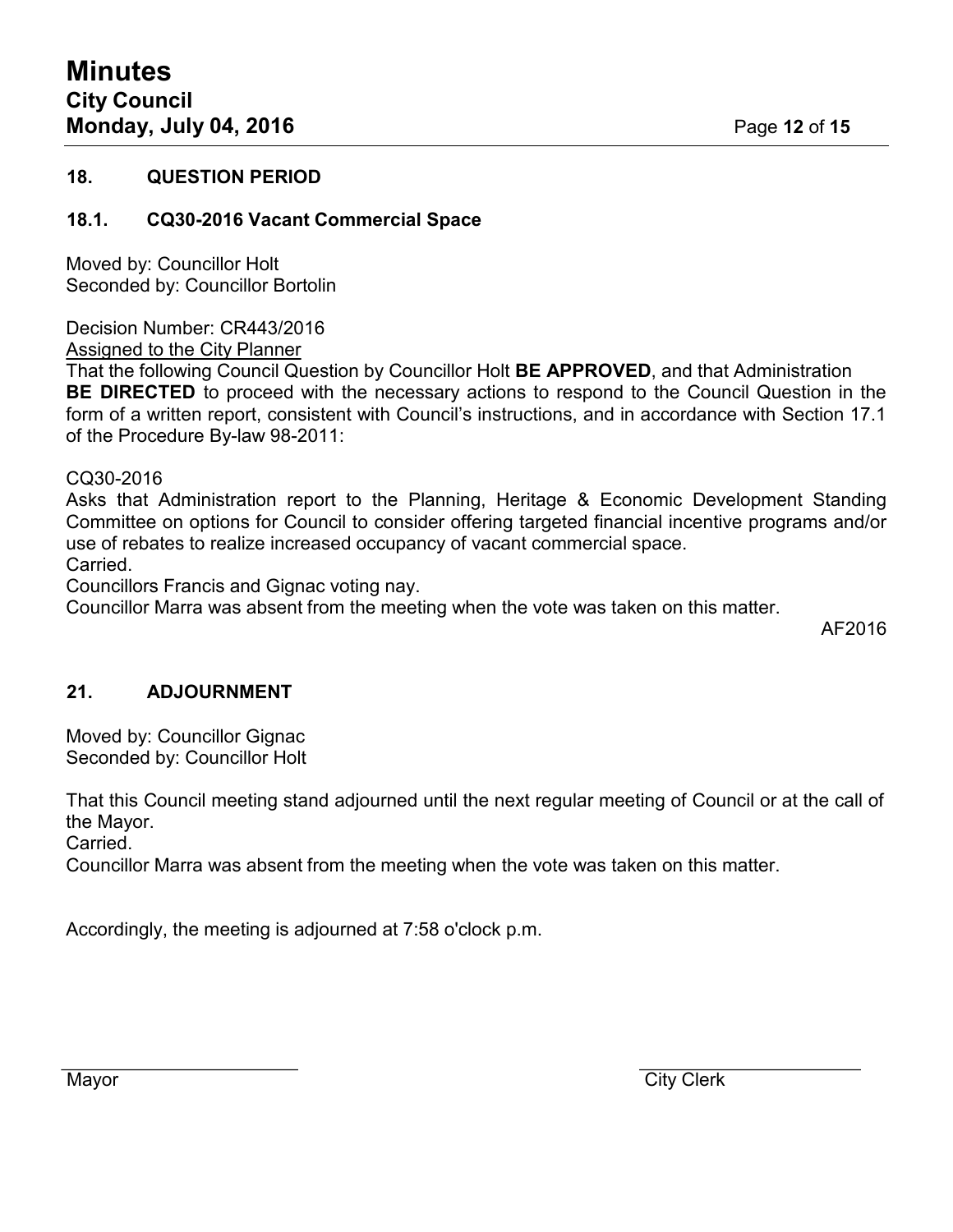#### **ADOPTED by Council at its meeting held July 4, 2016 [CR441/2016]** VC/bm

#### **SPECIAL MEETING OF COUNCIL – IN CAMERA July 4, 2016**

#### **Meeting called to order at: 5:00 p.m.**

#### **Members in Attendance:**

Mayor D. Dilkens Councillor F. Francis Councillor J. Elliott Councillor C. Holt Councillor R. Bortolin Councillor B. Marra Councillor J. Gignac Councillor P. Borrelli Councillor H. Payne Councillor E. Sleiman Councillor I. Kusmierczyk

#### **Also in attendance:**

O. Colucci, Chief Administrative Officer V. Critchley, City Clerk/Licence Commissioner and Corporate Leader Public Engagement and Human Resources J. Mancina, Chief Financial Officer/City Treasurer and Corporate Leader Finance and Technology S. Askin-Hager, City Solicitor and Corporate Leader Economic Development and Public Safety C. Brown, CEO for YQG and WDTC/Corporate Leader of Transportation **Services** N. Coleman, Mayor's Chief of Staff P. Brode, Senior Legal Counsel (Item 3)

**Verbal Motion is presented by Councillor Sleiman, seconded by Councillor Bortolin, that Rule 3.3 (c) of the** *Procedure By-law, 98-2011,* **BE WAIVED to add the following Agenda item:**

**5. Personal Matter about an identifiable individual.**

**Motion Carried.**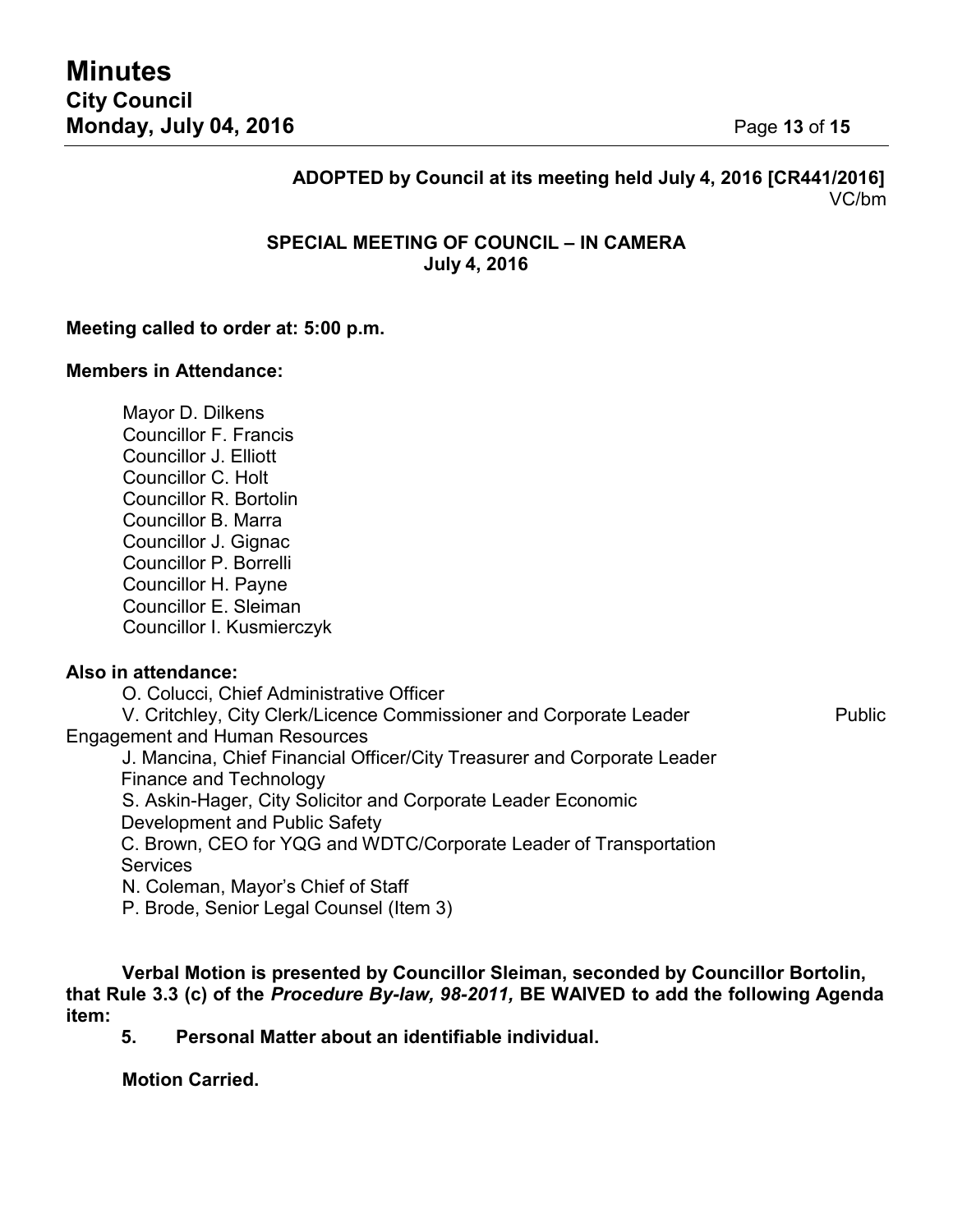#### **Verbal Motion is presented by Councillor Sleiman, seconded by Councillor Borrelli, to move in Camera for discussion of the following item(s), as amended adding Item 5:**

| <b>Item</b><br>No. | <b>Subject</b>                                                         | <b>Section - Pursuant to</b><br>Municipal Act, 2001, as<br>amended |
|--------------------|------------------------------------------------------------------------|--------------------------------------------------------------------|
| 1.                 | <b>Property matter – lease</b>                                         | 239(2)(c)                                                          |
| 2.                 | Legal matter - litigation update                                       | 239(2)(e)(f)                                                       |
| 3.                 | <b>Property matter – lease</b>                                         | 239(2)(c)                                                          |
| 4.                 | <b>Property matter – Economic</b><br>Development - verbal report       | 239(2)(a)                                                          |
| 5.                 | Personal matter about an identifiable<br>individual - ADDED AT MEETING | 239(2)(b)                                                          |

#### **Motion Carried.**

#### **Declarations of Pecuniary Interest:**

None declared.

**Discussion on the items of business. (Items 1, 2, 3, 4 and 5)**

**Verbal Motion is presented by Councillor Francis, seconded by Councillor Gignac, to move back into public session.**

**Motion Carried.**

**Moved by Councillor Payne, seconded by Councillor Kusmierczyk,**

**THAT the Clerk BE DIRECTED to transmit the recommendation(s) contained in the report(s) discussed at the In-Camera Council Meeting held July 4, 2016 directly to Council for consideration at the next Regular Meeting.**